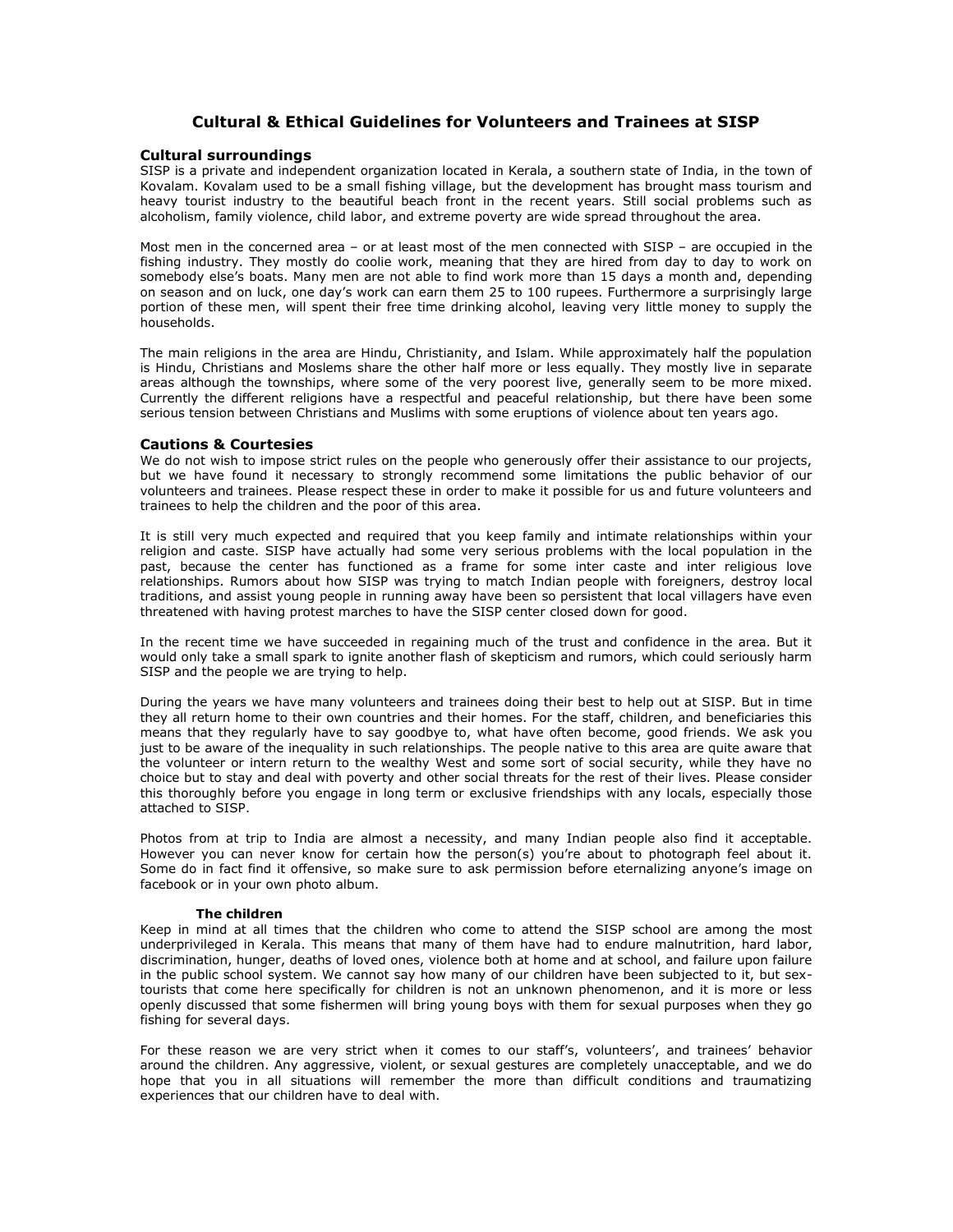# **The opposite sex**

In Kerala it is not common for young people of opposite sex to meet freely on informal occasions, though this will not prevent the elder boys at our school from inviting any new and interesting foreign volunteer to meet with them after school hours. Apparently the gossip is extra sensitive to the interactions between foreigners and locals, and you must be aware that something as simple as walking privately down the street with a boy can cause harmful rumors about intimate relationships. Because of our previous negative experiences of this kind, we ask you to please refrain from fraternizing too much with any particular student or member of our staff outside the SISP center. It may be convenient for you to know, that hanging out with people connected SISP is not as likely to spark rumors when they form a group as it would be if you met them individually.

If you are male and are going to accompany our female social workers on their visits to the surrounding villages and townships, you should also be prepared to maintain a respectable distance of about 20 to 40 meters between you. Be also aware that when going on busses, men and women sit separately on assigned seats.

In India you are considered to be single if you are not legally married. So if you come here with a boy- or girlfriend, you can expect to have to try to explain the nature of your relationship over and over again to disbelieving and often disapproving locals.

Some experienced travelers have even found it simplest just to pretend to be married. But this strategy can also be a little risky, as it may open the door for a new cascade of questions about your wedding. We advice you to just tell the truth and try to add some explanation about how women's financial independence, the social welfare, and the more liberal approach to religions in many western countries, have also changed the meaning of marriage and intimate relationships. But married or not, it is important to know that any "public display of affection" (such as kissing and holding each other) is very offensive in Indian cultures.

#### **"Party time"**

As already mentioned, alcoholism is very extensive and a major contributor to many of the social problems of the area. It may seem like something of a paradox then, that public drinking and drunkenness is considered a serious cultural and legal offense. Even if you just buy a couple of beers from one of the "Beer Shops", you are expected to bring a bag or a box to conceal the goods while carrying them to your accommodation. The Kerala government has also recently passed a law that actually forbids smoking in public places. The respect for and enforcement of this law is very different from place to place, so you must do your best to see what the locals do and just ask around.

Some of our oldest students have already begun to show signs of repeating the negative examples from their fathers of getting drunk on every possible occasion. It is likely that you will be invited to join these festivities, and in such cases, please show a better example, than many of the boys have seen at home. You can decline the invitations politely, or you can accept and use the situation to try to talk with them about responsible behavior with alcohol. In any case we would appreciate if you would inform the management when such invitations occur and we are of course always willing to advice you on the situation.

In your own time it is hard for us to tell you what to do. But now when you know what can cause negative attention, please consider how you would feel if you observed a staff member from the school of your own child behaving in what you would consider to be a really offensive way.

#### **Left or Right**

In India you eat with your fingers, or, to be more specific, with your *right* hand. The left one is for something else that you do not wish to have associated with your food. The technique is to roll the food into small ball (roughly the size of a ping-pong ball), scoop it up with your three middle fingers, and use the back of your thumb to push it into your mouth. It really makes sense once you get the hang of it, but remember to make sure that you curry has cooled of a bit before you eat and don't just rush ahead and grab a handful that could melt a rock.

Another important notice in this context is that it is considered very impolite to hand something to someone with the left hand or just to touch them with it. Try to picture your left hand covered with used toilet paper and you'll probably get a pretty good idea of what and what not to do with it.

#### **Dress code**

You don't have to go out and acquire a full Indian wardrobe before you start working at SISP, but we do ask of our staff that both males and females make sure to have their shoulders and legs covered during their work time. Deep cleavages and very tight or transparent clothing is also something that would be rather inappropriate at SISP.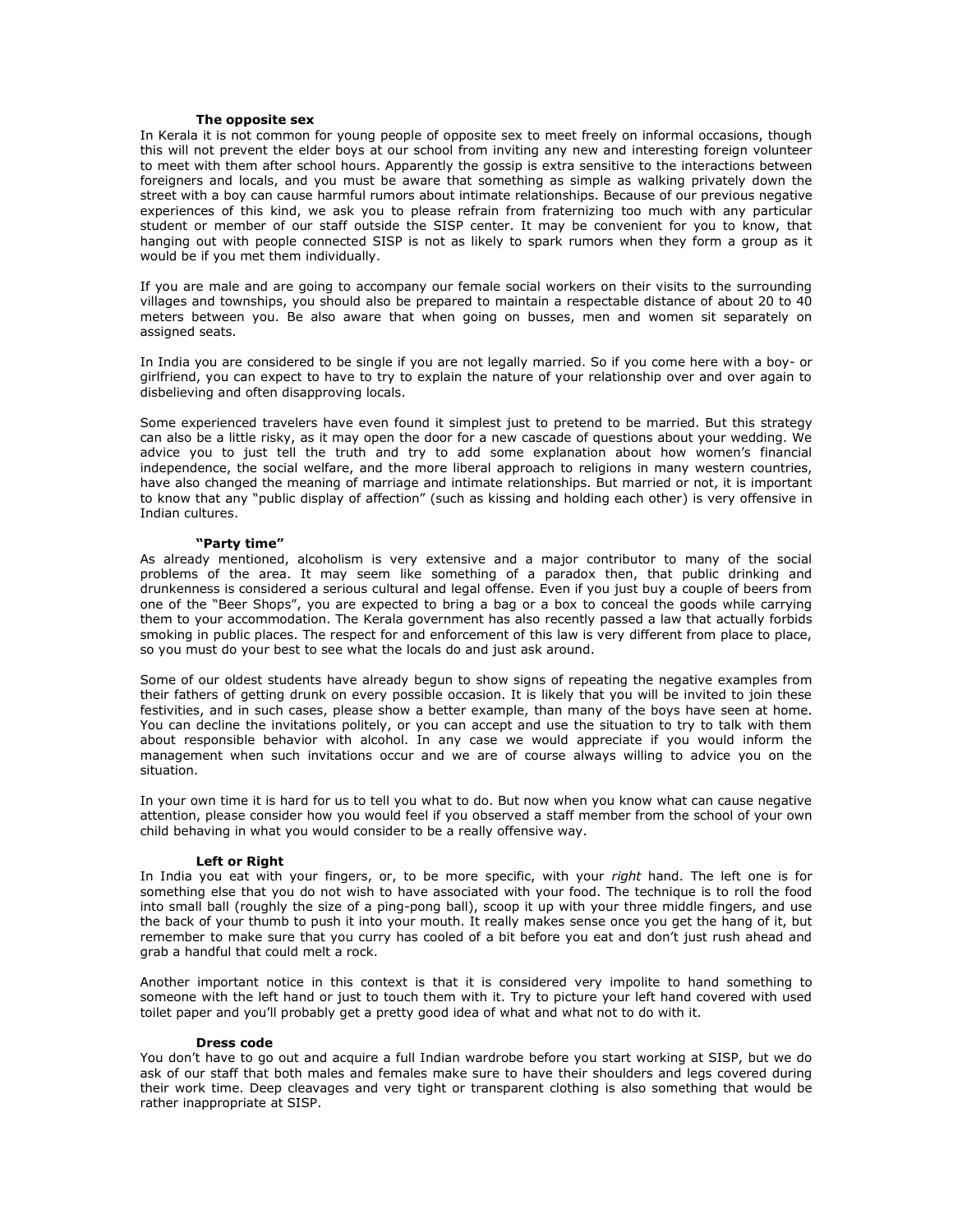## **Beggars & Compassion**

First of all you must know that the concepts of pride and dignity in Indian cultures (especially here in the South) do not allow anyone to go begging unless they are absolutely desperate. But then again there are quite a few people here who *are* "absolutely desperate". Some may feel bothered when they experience that the beggars will target them because of the expectations of wealth that are associated with foreign tourists. But whenever you should be approached by people asking for help, please consider their desperation and think about what you would do in their situation - no matter if you actually agree to give something or not. And even though it seems as if they only approach foreigners, it is actually quite common for even very poor Indians to donate what little they can for beggars once in a while.

We do, on the other hand, have a policy, that our staff, which includes our volunteers and trainees, is not allowed to make private donations in their work time. Especially if you would follow our social workers in the field and see the extremities of poverty under which our beneficiaries suffer, you are likely to feel a need to "give a little extra". You will see how, what may seem to you as a very little contribution, can make an enormous difference in the lives of these people in deep despair. They may even ask you specifically for a small help in the most heartbreaking ways.

The main reason we ask you not to give such private donations is that we are dedicated to maintaining a policy of non-discrimination. The rumors, which start and spread so easily, are likely to also carry the message of one beneficiary getting "special treatment" to other beneficiaries who, with good reason, cannot understand why *they* weren't the lucky ones to get chosen by the "wealthy" foreign donator. We also do not wish for it to become a tradition that our foreign volunteers and trainees are expected to give private donations all day long on top of the work that they are already performing.

So even though you can feel very tempted to relieve yourself of some emotional distress, that can be caused by witnessing such suffering, by giving a little extra help privately, we must ask you to consider the negative impact it can have on our work in general. If you feel that you really need to do something for one particular family, group, or individual, we encourage you to wait until the end of your stay here and do it in your private time.

#### **Modesty & Hospitality**

In many western countries it is commonly considered to be polite behavior for a guest to show modesty and to be aware of the needs of the host. When visiting the home of someone in your own country who is in obvious material need, it may feel natural for you to politely decline any food or beverages that they may offer, thinking that they shouldn't have expenses on your behalf.

In India hospitality is very highly valued and a foreign guest is considered to be something special. When you enter an Indian household, be aware that they will probably do their best to serve you some tea, snacks, or sometimes even full meals, without even asking you first. And it is also likely that they won't be having anything themselves.

If you try to show your modesty and understanding of their poverty by declining their offer, you can accidentally end up preventing them from showing their dignity in maintaining what they consider to be correct social behavior. We advise you to gratefully accept what you are offered (or brought), and if you really wish to decline, you can always explain that you have unfortunately just ate or that you are struggling with some stomach problems.

# **The SISP Center – Rules & Practical Information**

When you are within the SISP center you shouldn't have to worry so much about cultural misunderstandings and rumors. Students and staff are getting pretty accustomed to tourists and volunteers and their crazy customs. Still it is good to keep in mind the advices and guidelines that you have already read in the above.

The center facilitates a school, three workshops, and the social workers' office. Opening hours are from 9 am to 6 pm. The main break is between 1 am & 2 pm in which lunch is served. The general rule is that the students have to form a line for the serving starting with the youngest and ending with staff and volunteers. All staff, volunteers, and trainees are entitled to a meal on the days when they are working at SISP. The staff and the volunteers also get additional smaller breaks of ten minutes each at 11 am and 4 pm. If you are a smoker, you're welcome to use these breaks to wander discreetly outside the center premises for a cigarette, but smoking is *not* allowed within the center.

Especially for trainees it is important to know that the standards of and balance between training time, study, and relaxation is quite different in India. The working day for trainees will usually be from 9 am to 6 pm from Monday to Friday. If you need more time for school work, you can always try to make arrangements with the management and you should under all circumstances discuss your situation with